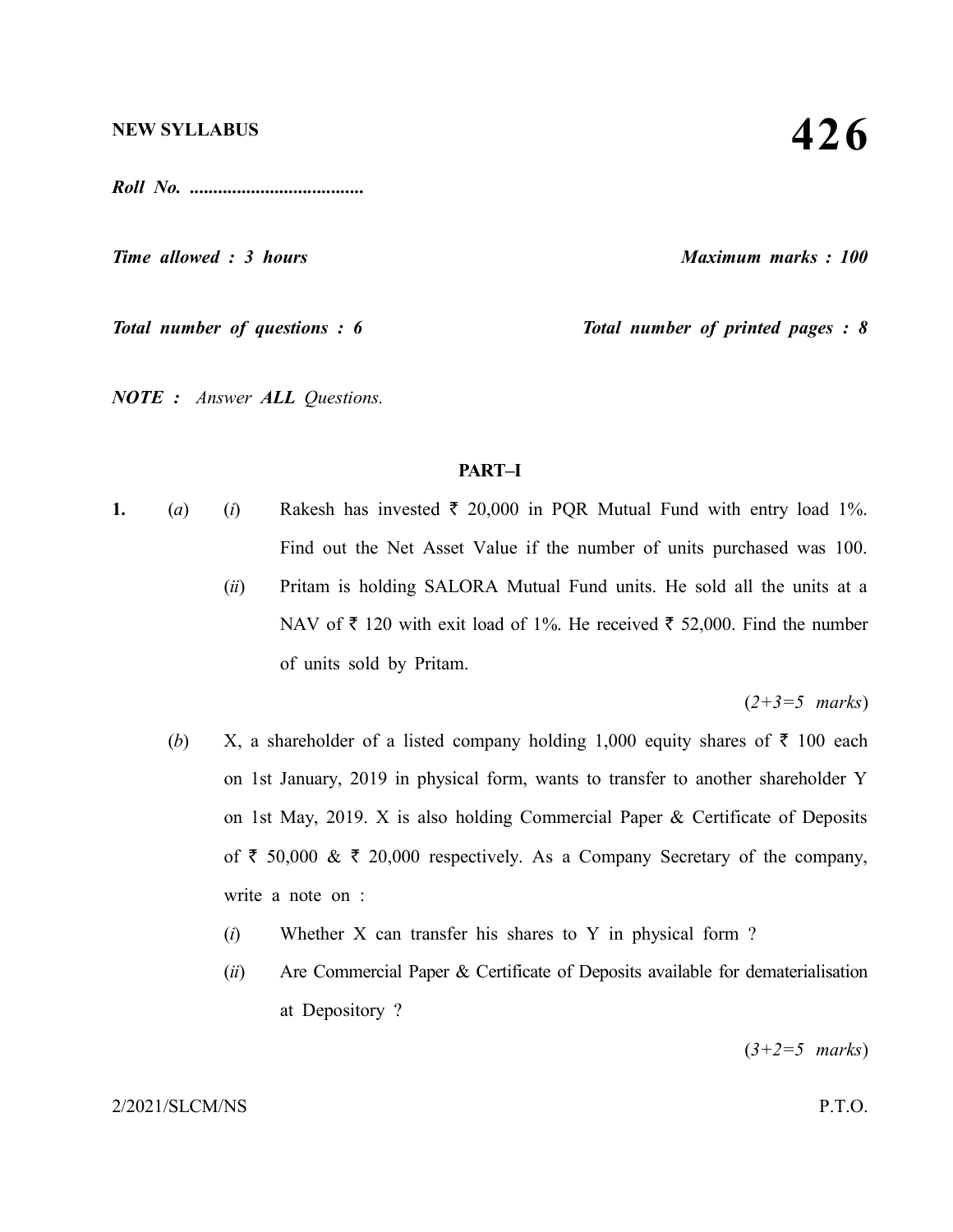# **426**

- (*c*) ABC Company Ltd. had issued 2000 equity shares of  $\bar{\tau}$  80 each with attachable warrant on 20th June, 2018. The warrant can be exchanged in equity in the proportion of 1 : 1. S, a shareholder who was allotted 200 equity shares with attachable warrant on 20th June, 2018 wants to know the warrant premium if the market value of warrant is  $\bar{\tau}$  18 and exercise price is  $\bar{\tau}$  70.
	- (*i*) Calculate the warrant premium for S.
	- (*ii*) What are the conditions of eligibility of ABC Company Ltd to issue Warrant ?
	- (*iii*) When ABC Company can forfeit the warrant ?

(*2+2+1=5 marks*)

- (*d*) Answer the followings with reasons, with reference to SEBI Buyback Regulations, whether these buy-back are as per the provisions of the regulations ?
	- (*i*) The company can directly or indirectly purchase its own shares through any subsidiary including its own subsidiaries.
	- (*ii*) The company has made buy-back of shares out of the proceeds of an earlier issue of the same kind of shares.
	- (*iii*) The Company Secretary of the company advised not to allow buy-back of shares unless the consequent reduction of share capital is affected.
	- (*iv*) The company has prohibited from Buy-back whose default is remedied and a period of two years has lapsed after such default ceased to subsist.
	- (*v*) The Board of directors has denied the offer of buy-back of shares for 16 percent of the paid up capital and free reserves to be made from the open market.

(*1 mark each = 5 marks*)

#### 2/2021/SLCM/NS Contd. ........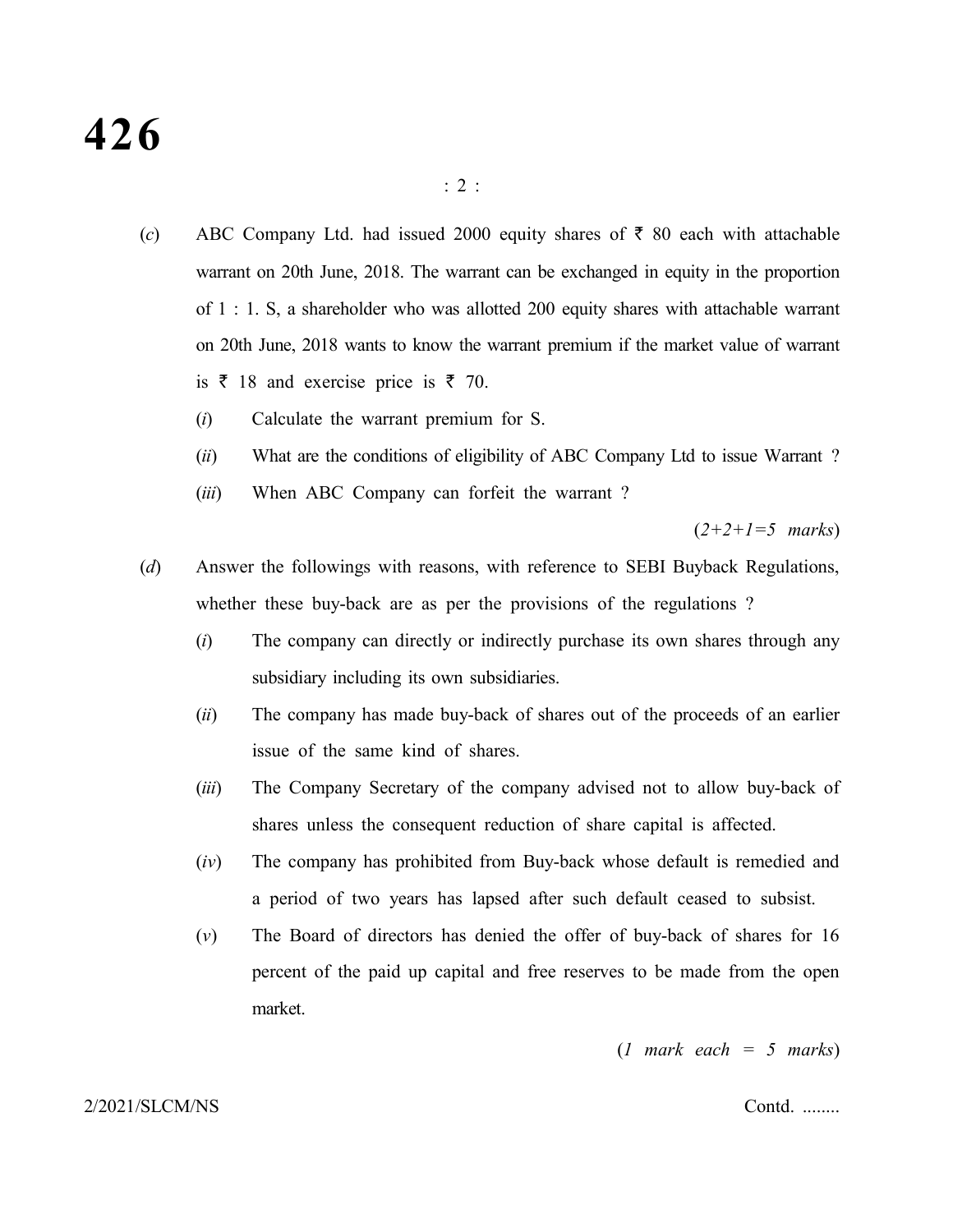# *Attempt all parts of either Q. No. 2 or Q. No. 2A*

- **2.** (*a*) Home Technology Ltd. has recently listed on the leading stock exchanges. Advise the company on the compliance of corporate governance regulation for holding of maximum number of directorship by a director of the company. If the company is having paid up capital and reserve & surplus  $\bar{\tau}$  8 crore  $\& \bar{\tau}$  12 crore respectively, are there any exceptions in the compliances with the corporate governance under the SEBI Regulations ?
	- (*b*) M/s. XYZ company Ltd. aggrieved by the decision of Adjudicating Officer under the SEBI Act, 1992 moved to civil court to contest the case. Is the action of the company correct in light of SEBI provisions ? Give your views and suggest to the management the action to be initiated by XYZ Ltd.
	- (*c*) What do you understand by the word "Ponzi Scheme" ? Who regulate the Collective Investment Scheme ? List any four key aspects for launching a Collective Investment Scheme.
	- (*d*) "In the proceedings before the Ombudsman under SEBI regulations, strict rules of evidence under the Indian Evidence Act shall apply". Comment on the statement. Enumerate the particulars to be display by the company with regards to Ombudsman.
	- (*e*) Explain the provisions of pricing, vesting period and consequence of failure to exercise Employee Stock Option Scheme (ESOS).

(*4 marks each*)

### 2/2021/SLCM/NS P.T.O.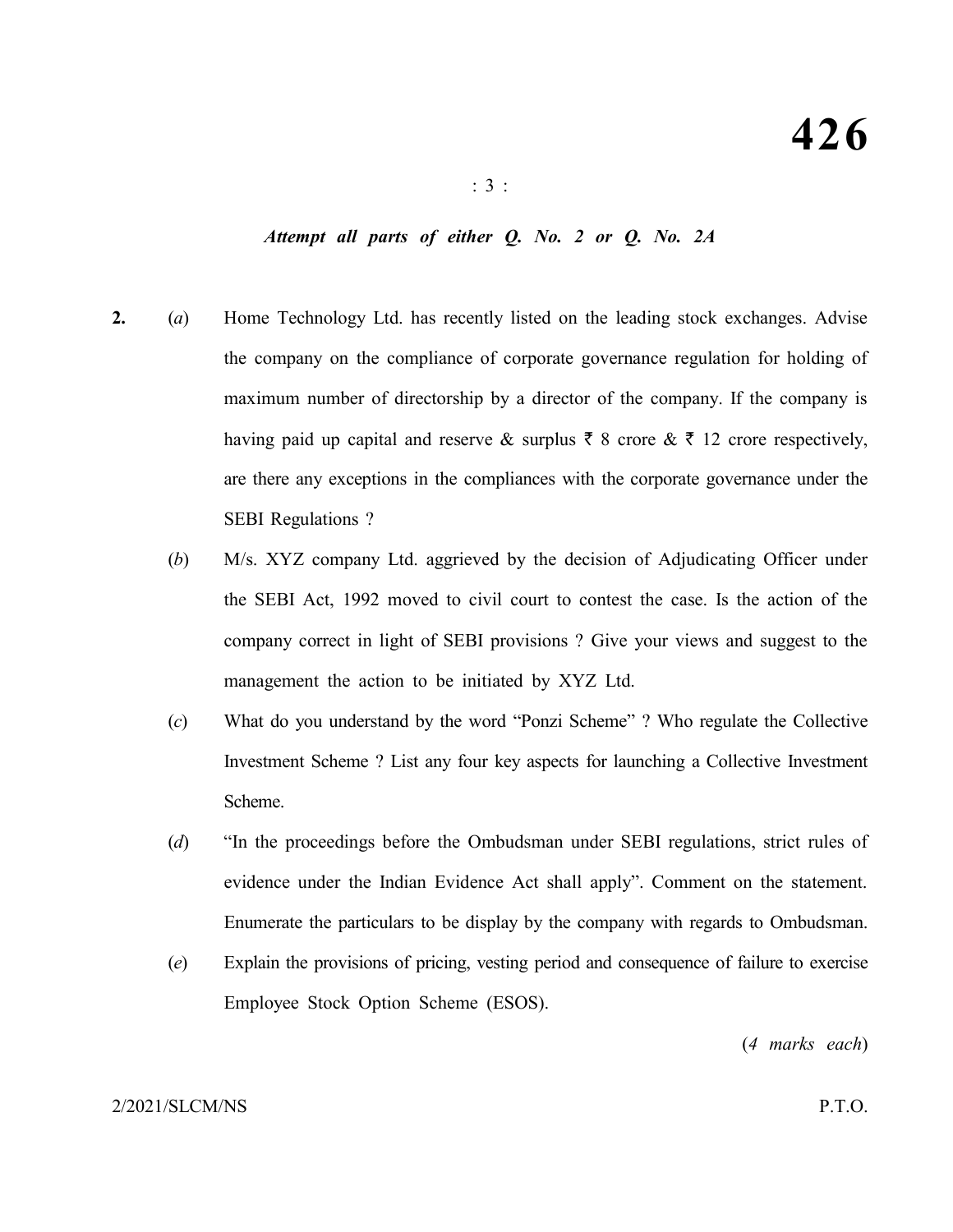## *OR (Alternate question to Q. No. 2)*

- **2A.** (*i*) Pinki Ltd. being a listed company has not complied the requirements of listing agreement with the stock exchange. The stock exchange decided for compulsory delisting of the securities from its trading platform. Answer the following :
	- (*a*) Whether once listed, stock exchange can go for compulsory delisting of securities of Pinki Ltd. ?
	- (*b*) What are the provisions for constitution of panel ?
	- (*c*) What time period will be given for representation to Pinki Ltd. ?
	- (*ii*) "SEBI Share Based Employee Benefits Regulations shall apply to any company, whether listed or not on any recognised stock exchanges in India and has a scheme". Comment on the statement. Discuss the scheme or purpose of the regulation.
	- (*iii*) "While evaluating the performance of a mutual fund, one must not be led by the mutual fund return in isolation." In this context, elucidate how performance of mutual fund is evaluated ?
	- (*iv*) The stock exchange wants to transfer the duties and functions of a clearing house to a clearing corporation. Is it possible to do so ? Explain the purpose if any, it serves.
	- (*v*) The term internal control is generally linked to controls mechanism for financial and non-financial processes of an entity. Is there any internal control process to prevent insider trading under SEBI regulations ? You, being a Company Secretary of the company, suggest your CEO about internal controls to ensure the compliance under the said regulation ?

(*4 marks each*)

#### 2/2021/SLCM/NS Contd. ........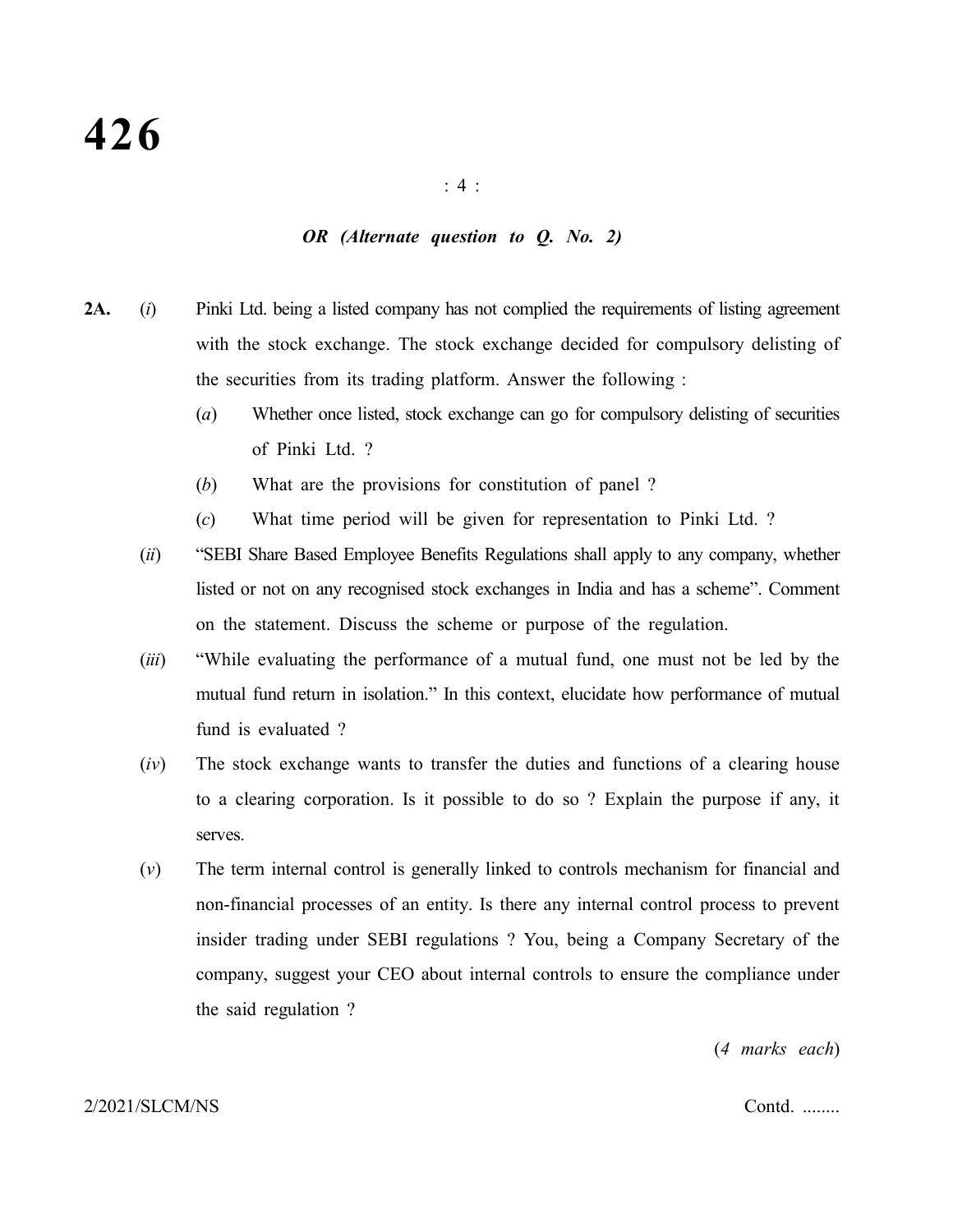- **3.** (*a*) X is a Managing Director of ABC Ltd. and awarded title of best CEO of the country. Four leading listed companies invited him to join their Board as an Independent Director for sharing his knowledge. Can X join as an Independent Director on the offer made by four listed entities ? Give your answer with reason. After superannuation, X is planning to join as an Independent Director of ten listed companies. Do you agree with the planning of X?
	- (*b*) Sarvbhom Ltd. issued 2000 equity shares of  $\bar{\tau}$  100 each on 1st May, 2019. The amount payable was  $\bar{\tau}$  30 on application and  $\bar{\tau}$  70 on allotment of shares. The company had received applications for 3000 equity shares and shares were allotted on prorata basis on 31st August, 2019. Dakshin, had applied for 120 shares on 15th May, 2019. The excess application money was refunded to him on 29th February, 2020.
		- (*i*) Can Dakshin lodge the complaint to Ombudsman for interest on delayed refund of application money ?
		- (*ii*) What is the procedure for filing a complaint ?
		- (*iii*) What is the duration for making the complaint to Ombudsman ?
	- (*c*) Ratina Ltd., a listed company has to submit the audit report to the Stock exchange under SEBI (Depositories and Participants) Regulations, 2018. You being a practicing company secretary narrate the activities to be covered in the Audit Report.

(*5 marks each*)

### 2/2021/SLCM/NS P.T.O.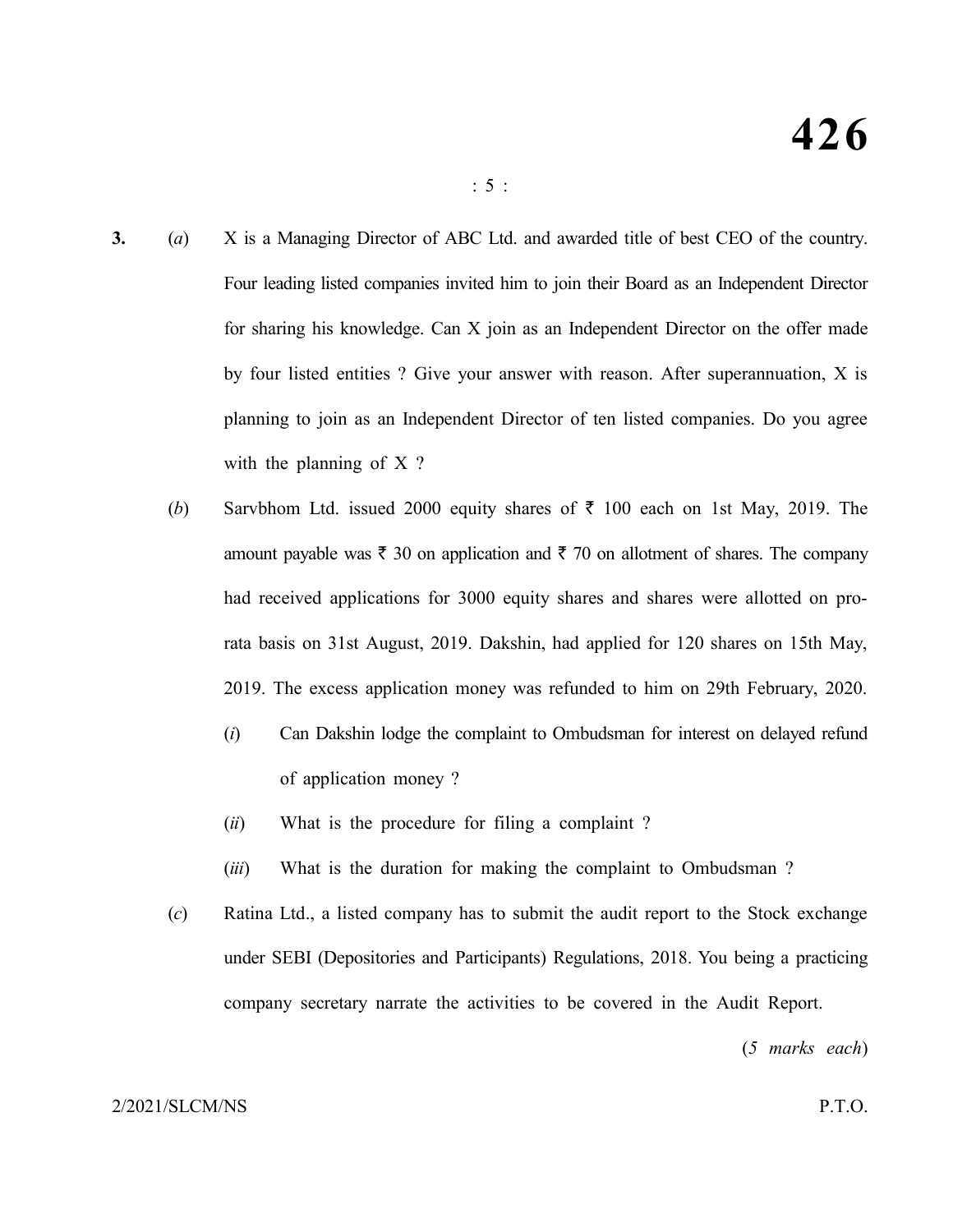# **426**

**4.** (*a*) Turnkey Ltd. is a listed company, manufacturing auto ancillary components. One of the director of the company is a fugitive offender. The company wants to bring Further Public Offer (FPO). You being the company secretary of the company, advise whether the company can issue FPO. State the general conditions and the eligibility requiremets for FPO under SEBI Regulations.

(*8 marks*)

(*b*) "The accounting treatment of an issue of sweat equity shares is different than the public offer of shares." Elucidate briefly. Is there any requirement of Auditor's certificate after issue of sweat equity shares ? When such shares are treated as part of managerial remuneration ?

(*7 marks*)

### **PART–II**

**5.** (*a*) Suppose B. Co. Ltd. issues bonds with following terms : Issue price of Bond ₹ 2000 Coupon rate 2% with maturity period of 2 years Convertible into equity shares  $\omega \, \bar{\tau}$  100 per share Y has subscribed for 5 bonds and made an investment of  $\bar{\tau}$  10,000. On maturity date, investor will have an option to either claim full redemption amount or convert the Bonds into equity  $\omega \, \bar{\tau}$  100 per share. The quoted share price on maturity date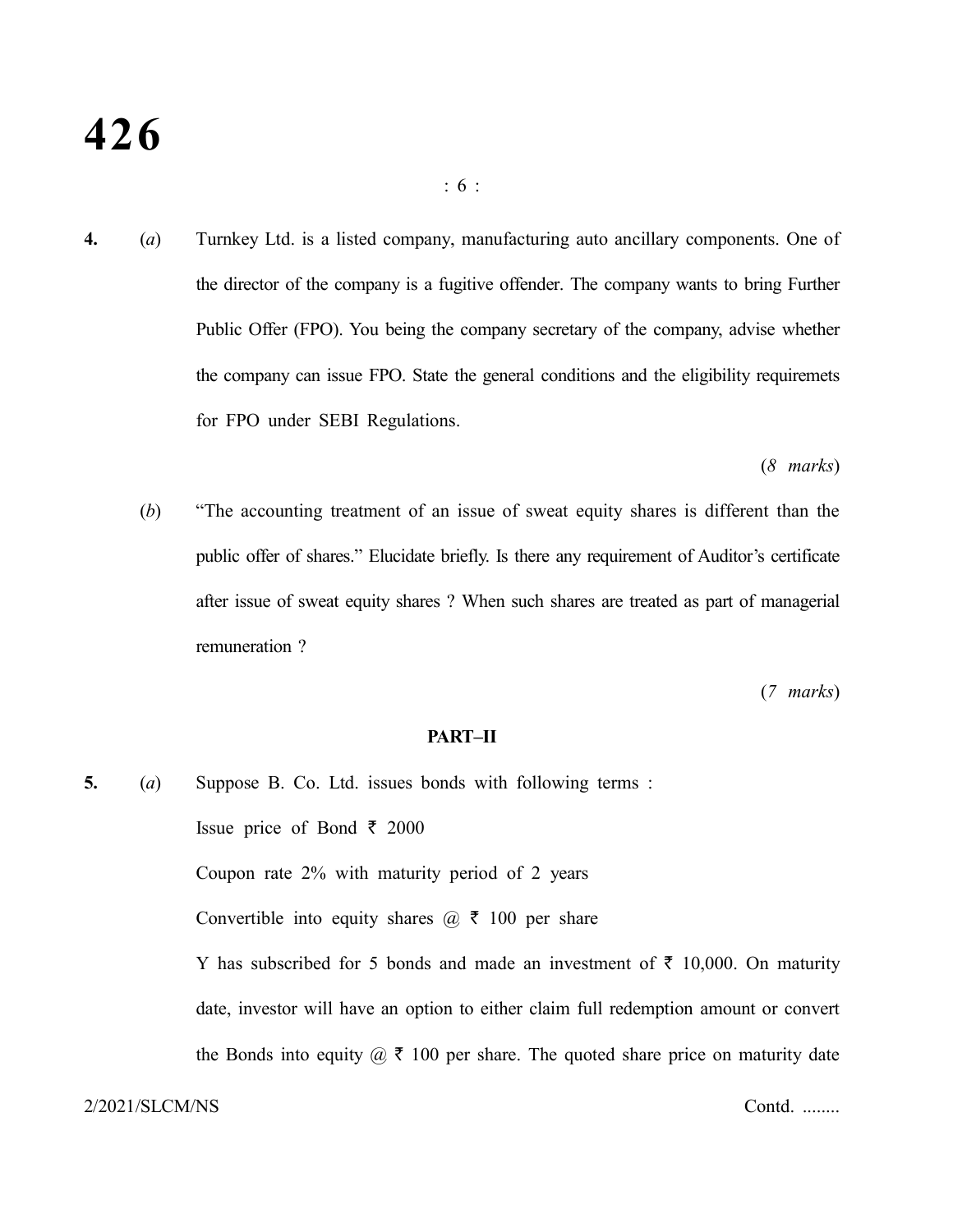is  $\bar{\tau}$  150. If he goes for conversion how many shares Y will get ? Will it be fair enough if he opts for redemption value ? Calculate which option is best suitable to Y ?

(*5 marks*)

- (*b*) What is the option contract ? How the option contract is classified on the basis of party who exercise the option and time at which the option can be exercised ? (*5 marks*)
- (*c*) What do you mean by Unified Payments Interface (UPI) ? Whether use of UPI, as a payment mechanism in public issues is mandatory ? What is the limit one can apply for a public issue through UPI ?

(*5 marks*)

# *Attempt all parts of either Q. No. 6 or Q. No. 6A*

- **6.** Write short notes on the following :
	- (*a*) Leveraged Buyout (LBO)
	- (*b*) Repo & Reverse Repo Rate
	- (*c*) Characteristics of Bond
	- (*d*) Inflation Index
	- (*e*) Internal Audit of Intermediaries.

(*3 marks each*)

## 2/2021/SLCM/NS P.T.O.